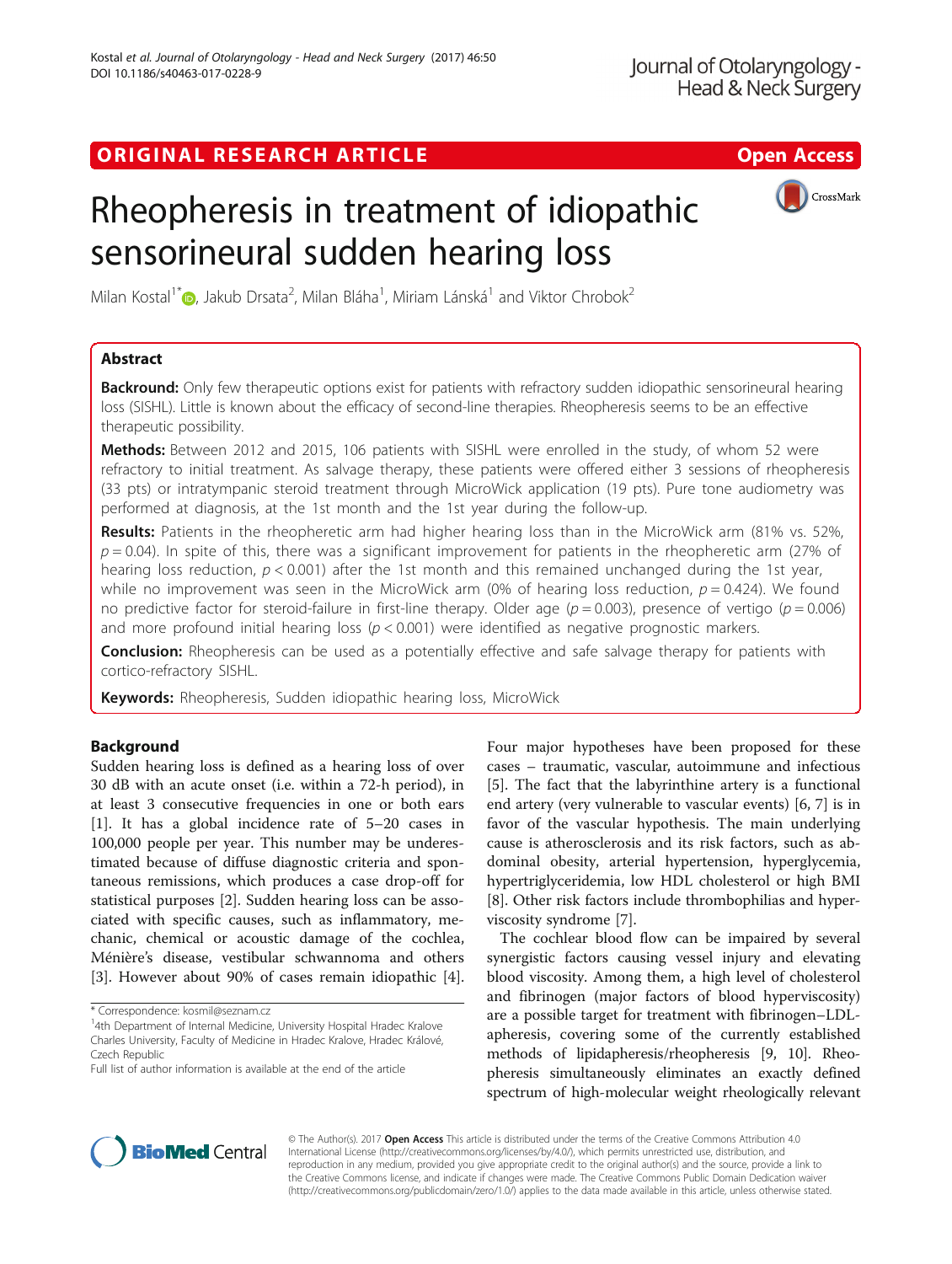plasma proteins (i.e. alpha-2-macroglobulin, fibrinogen, LDL cholesterol, von Willebrand factor (vWF), IgM, fibronectin, putatively multimeric vitronectin), thus lowering full blood and plasma viscosity [\[11\]](#page-6-0). These procedures have pleiotropic effects, including favorable modifications of cytokine and adhesive molecule levels, increased production of endothelial NO, improved erythrocyte deformability and reduced aggregability of both erythrocytes and platelets [[7](#page-6-0), [12](#page-6-0)]. Improvement of perfusion in inner ear microcirculation as a result of lower blood viscosity is a possible therapeutic approach in patients with SISHL.

#### Study objective and methods

The primary objective of the study is to prove the efficacy of rheopheresis and MicroWick in patients with SISHL, for whom the first-line corticosteroid therapy has failed. We conducted an open-label observational prospective study with rheopheresis and MicroWick in steroid-refractory patients between 2012 and 2015 in a university-based tertiary care hospital. Institutional Review Board approval was obtained before proceeding with the study.

Patients meeting SISHL criteria (hearing loss of over 30 dB, in at least 3 consecutive frequencies in one or both ears within a 72-h period) were enrolled after signing informed consent. To exclude known causes of hearing loss, a complete history and physical examination, audiological and vestibular tests, laboratory workup and imaging study (MRI or CT, if indicated) were undertaken. All patients received corticosteroid therapy, consisting of 250 mg of solumedrol administered on 3 consecutive days (total of 750 mg of corticosteroid); then the assessment was performed (Days 3–5). Patients with a response of less than 50% improvement in PTA (pure tone average) were considered as partial or non-responders to the treatment [\[13](#page-6-0)]. These were offered a continuation of the therapy with MicroWick (intratympanic application of 7.5 mg dexamethasone in total) or rheopheresis. We collected demographic data (age, sex, time to treatment – TTT, BMI). A pure-tone audiogram and the Fowler percentage of hearing loss was performed before the treatment and during followup at the 1st and 12th months (final outcome) after treatment. PTA was calculated as the dB average of the thresholds at 0.5, 1, 2, and 4 kHz. The Fowler percentage of hearing loss was calculated according to the AMA (American medical association) standards, which has been proven as the optimal method for percentage evaluation of hearing loss in Czech language [[14\]](#page-6-0). The presence of tinnitus or vertigo was noted. Adverse events were scored, using Common Terminology Criteria for Adverse Events (CTCAE v. 4.0, 7/2010).

We used rheohemapheresis (formally known as rheopheresis), which is our modification of double plasma filtration performed in the Hematological Department, University Hospital in Hradec Králové. Plasma is obtained not by filtration but by centrifugal separators. Blood is collected from a peripheral vein. Plasma is obtained by high-speed centrifugation (Cobe-Spectra or Optia blood cell separators, Terumo, Lakewood, Co, USA) and, in the second grade, is pumped through a high-molecular filter (Evaflux 4A, Kawasumi, Tokyo, Japan). This filter is made of ethylene-vinyl-alcohol hollow fibers with 0.03 mm sized holes, which captures a sizeable amount of LDL cholesterol, lipoprotein(a), fibrinogen,  $\alpha$  <sub>2</sub>-macroglobulin and immunoglobulins (IgM in particular). After crossing the filter, plasma is returned, together with the formed elements of the blood, to the patient's bloodstream. The filter is placed and controlled by the CF 100 instrument (Infomed, Geneva, Switzerland). In the case of increased pressure in the filter capillaries, the filter is automatically rinsed with a physiological solution, which is then discarded with the eliminated particles into the waste bag. The flow of plasma is continual; anticoagulation is ensured with heparin and ACD-A (Baxter, Munich, Germany); the amount of processed plasma: one and a half of body volume - is calculated by the blood cell separator computer. Duration of the procedure is approximately 2 h, which depends on influx of blood (status of peripheral veins). We prefer a peripheral venous access and only if they are insufficient do we use venous access via v. subclavia or v. femoralis. Contraindications of rheopheresis are identical to the general contraindications of hemapheresis - uncontrolled metabolic conditions (diabetes), cardiovascular disorders (unstable hypertension or coronary artery disease), malignancies, acute infections and cerebral insufficiency. Some other details have previously been described elsewhere [\[12, 15\]](#page-6-0). Patients with acute hearing loss underwent 3 procedures within one week.

Patients treated in the MicroWick arm were operated on in the standard conditions of an operating theater. With the patient in the supine position, the ear canal and eardrum of the impaired ear were cleaned of earwax and topically anesthetized using 10% lidocaine. On the cleaned ear canal and under microscopic control, the postero-inferior ear drum quadrant was incised by a sickle knife. The malleus handle was used as a landmark for localizing the round window membrane. A Silverstein MicroWick system was then smoothly inserted, and the wick was congested with dexamethasone solution (4 mg/mL). The patient was instructed to administer two drops of dexamethasone solution 4 times daily to the external ear canal of the hearing-impaired ear for a period of one month.

## **Statistics**

Descriptive statistics for demographic and baseline characteristics were summarized for all randomized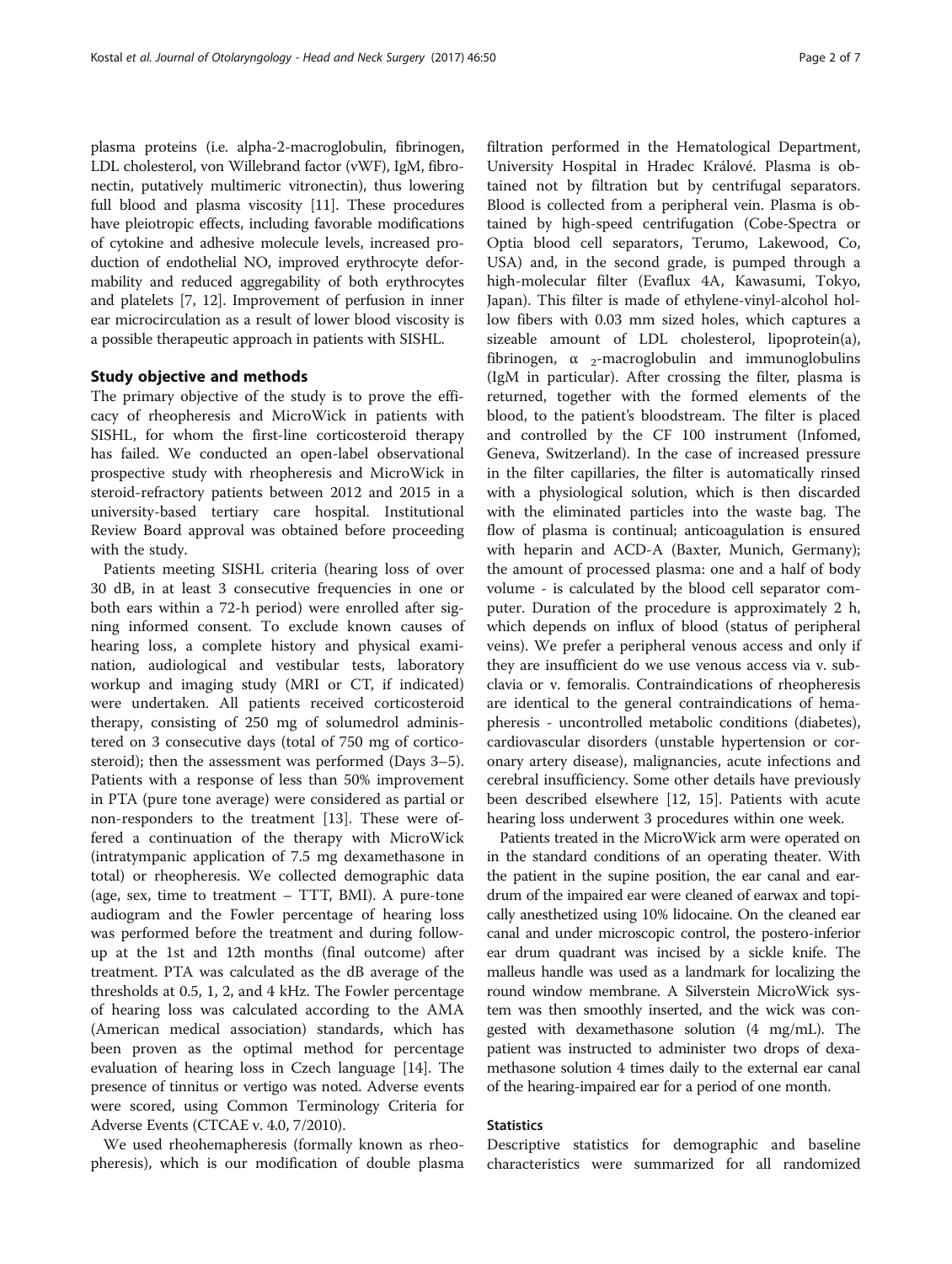

patients. For treatment outcomes, the Fowler percentage of hearing loss on the affected ear was analyzed before and after treatment with the paired T-test or Wilcoxon test for non-parametric data. For comparison of independent groups, the T-test, non-parametric Mann—Whitney rank sum or one-way ANOVA test was used. For associations between factors, we used the Pearson Product Moment Correlation. Data are presented as mean (±SD) or median (lower, upper quartile). The significance level was set at  $p < 0.05$ . The statistical analyses were performed with SigmaPlot for Windows, version 11.0 (Systat Software, California, USA).

## Results

We examined 157 patients with SISHL, 110 of whom met the inclusion criteria, signed consent and entered into the study. One patient was rejected before the start of treatment for spontaneous remission. In the study group, 2 patients were lost to follow-up for personal reasons after completing corticosteroid-arm therapy and their final audiograms were missing. One patient was lost in the MicroWick arm for the same reason. The final number of 106 patients met the inclusion and exclusion criteria, were followed up for 12 months after treatment and enrolled in the statistical analysis.

After initial corticosteroid therapy, 54 patients showed significant improvement - partial or complete recovery according to the guidelines [[13\]](#page-6-0) and required no other treatment (Standard arm). The rest - 52 patients chose either rheopheresis (33 patients) or MicroWick (19 patients) as shown in Fig. 1. The demographics and baseline audiological data of the patients are summarized in Table 1, which shows that there was no significant difference between the groups. Patients started steroid treatment after 4 days from onset of symptoms. Patients who failed steroid treatment entered rheopheresis after 9 days from onset symptoms, or the Micro-Wick arm after 10 days after onset of symptoms. There was no statistical difference in time to treatment between the MicroWick and rheopheresis arm ( $p = 0.279$ ). Patients with more profound hearing loss were more likely to choose rheopheresis rather than MicroWick  $(81\% (54, 98) \text{ vs. } 52\% (30, 92), p = 0.04)$  as is shown in Table [2.](#page-3-0)

We found age  $(p = 0.001)$ , BMI  $(p = 0.0371)$  and vertigo  $(p = 0.041)$  to be positively correlated with the initial level of PTA. Sex ( $p = 0.285$ ) and the presence of tinnitus  $(p = 0.567)$  were independent of initial hearing loss. Data from follow-up visits are shown in Figs. [2,](#page-3-0) [3](#page-4-0) and [4](#page-4-0). Hearing loss was significantly improved during the first month after the initial treatment in the steroid arm  $(p < 0.001)$  and in the rheopheresis arm  $(p < 0.001)$ , and remained unchanged during the first year, as is shown in Table [2.](#page-3-0) Steroid-refractory patients in the MicroWick arm reached only mild, non-significant improvement within the first month  $(p = 0.940)$  after the treatment, and no further improvement was observed ( $p = 0.359$ ). We observed a similar outcome in final absolute hearing loss levels in both arms after 1 month ( $p = 0.682$ ). We found a positive correlation between final hearing loss and age  $(p = 0.003)$ , and initial hearing loss ( $p < 0.001$ ). Also patients with vertigo had higher final hearing loss ( $p = 0.006$ ). Other

|  | Table 1 Demographic data |  |  |
|--|--------------------------|--|--|
|--|--------------------------|--|--|

|                                  | Steroid therapy only<br>$(No. = 54)$ | Rheopheresis<br>$(No. = 33)$ | MicroWick ( $No. = 19$ ) |             |
|----------------------------------|--------------------------------------|------------------------------|--------------------------|-------------|
| Age (median)                     | 53 (38,65)                           | 58 (44,66)                   | 54 (29,61)               | $p = 0.234$ |
| Sex male/female                  | 29/25                                | 21/12                        | 7/12                     | $p = 0.175$ |
| Vertigo (%)                      | 19                                   | 15                           | 26                       | $p = 0.609$ |
| Tinnitus (%)                     | 74                                   | 79                           | 74                       | $p = 0.867$ |
| Time to treatment (days, median) | 4(1,7)                               | 10(8,15)                     | 9(6,14)                  | p < 0.001   |
| BMI (median)                     | 25.7 (23,29)                         | 26.6 (24,29)                 | 24.1 (23,29)             | $p = 0.653$ |

No. number of patients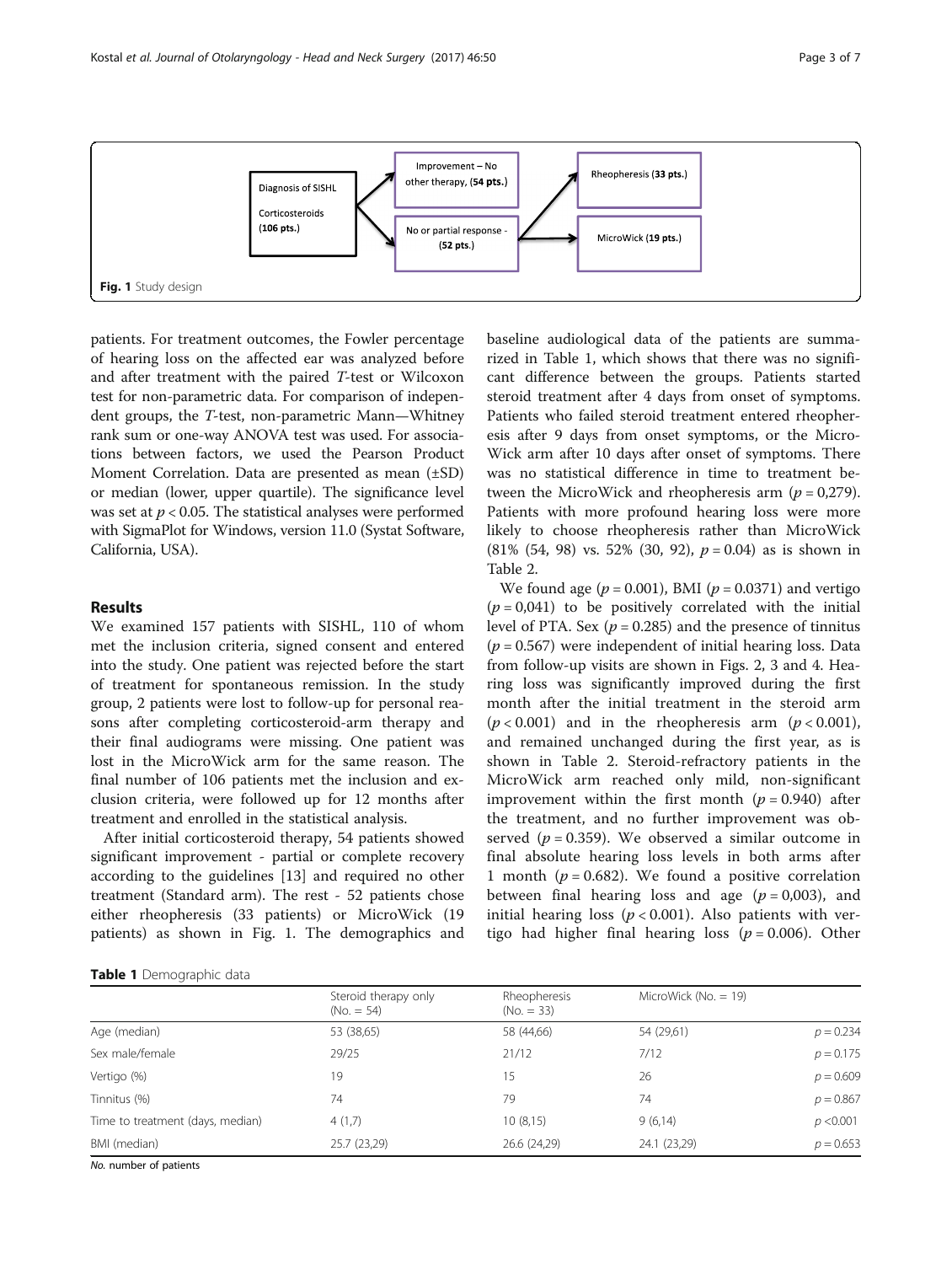|                  | Day 0/1 month           |             |                          | month/1 year |  |
|------------------|-------------------------|-------------|--------------------------|--------------|--|
| Steroid therapy  | 54 (18,87)/13 (4, 50)   | p < 0.001   | 13 (4,50)/11 (4, 29)     | $p = 0.224$  |  |
| Rheopheresis     | 81(54, 98)/54 (19, 74)  | p < 0.001   | 54 (19, 74)/53 (25, 78)  | $p = 0.963$  |  |
| <b>MicroWick</b> | 52 (30, 92)/52 (16, 83) | $p = 0.940$ | 52 (16, 83)/77 (14, 100) | $p = 0.359$  |  |

<span id="page-3-0"></span>Table 2 Comparison of hearing losses at time of follow-up (median in % of Fowler scale, (lower, upper quartile))

factors showed no correlation with results (BMI ( $p = 0.23$ ), tinnitus ( $p = 0.30$ ) and sex ( $p = 0.878$ )).

There were 6 mild adverse events during steroid therapy: 4x decompensation of diabetes and 2x local complications after catheter insertion. Rheopheresis was complicated with 6 adverse events: 5x mild (short nausea during procedure) and 1x moderate (hypotension requiring saline infusion). In the MicroWick arm, we observed 7 adverse events: 2 mild – lasting perforation of tympanic membrane 1 year after procedure; in 3 other cases there was a need for operative occlusion (myringoplasty), classified as moderate according to CTCAE. In 2 other cases, there was progression to deafness on the treatment, which we classified as a serious adverse event.

## **Discussion**

Success of the treatment of any disorder depends on a full understanding of the underlying pathophysiological characteristics. Glucocorticoids exert a variety of immunosuppressive, anti-inflammatory, and anti-allergic effects on primary and secondary immune cells and tissues. Systemic steroid treatment is one of the few treatment options that has data showing efficacy and is recommended as first-line therapy in SHL according to 2012 guidelines [\[13](#page-6-0), [16\]](#page-6-0). As a second-line treatment for non-responding patients (salvage therapy), several

possibilities have been proposed: hyperbaric oxygen therapy, intratympanic steroid application, antiviral therapies, vasoactive agents, anticoagulants, rheopheresis and other [[13](#page-6-0)]. Only some of these therapeutic options were proven effective in clinical trials.

We conducted a prospective, observational clinical trial of setting efficacy of rheopheresis and intratympanic steroid application (MicroWick system) in the treatment of systemic-steroid refractory SISHL. Efficacy of rheopheresis as the first-line therapy in comparison to corticosteroids was proven in other studies [[7, 10, 17\]](#page-6-0). The superiority of rheopheresis over established first-line standard treatment could not be shown in general. Rheopheresis seems to be especially effective in patients with high fibrinogen or cholesterol [[18](#page-6-0)]. Only few retrospective data are available [[19](#page-6-0)] for refractory SISHL.

Efficacy of rheopheresis is based on the vascular theory of SISHL. Vascular compromise and associated cochlear ischemia are thought to be contributory to SISHL in some cases, or could be a final common pathway to hearing loss. And indeed atherosclerotic and rheological risk factors (hypercholesterolemia [\[20](#page-6-0)–[22](#page-6-0)], hyperfibrinogenemia [[23](#page-6-0)], age [[24\]](#page-6-0), BMI [[22\]](#page-6-0), metabolic syndrome [[25\]](#page-6-0) or hyperhomocysteinemia [[26](#page-6-0)]) have recently been proven to be important in the etiology and prognosis of SISHL, although not all studies support such evidence

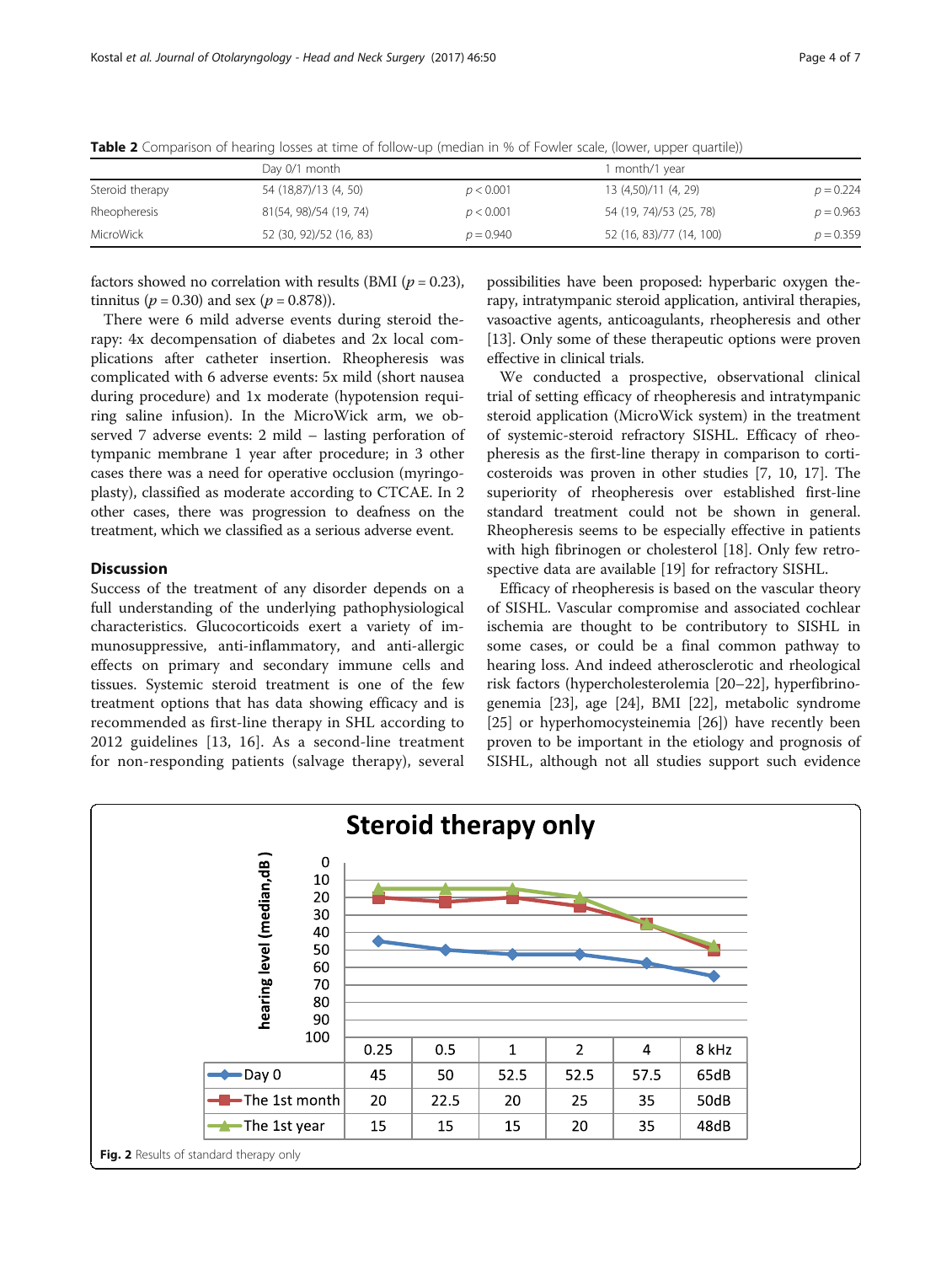<span id="page-4-0"></span>

[[27, 28](#page-6-0)]. When analyzing our data, we cannot confirm an elevated baseline level of LDL-cholesterol, fibrinogen or viscosity in SISHL patients. However, after rheopheresis the level was significantly reduced in the case of some high molecular substances, such as cholesterol, immunoglobulin M, fibrinogen and others which have a significant influence on blood viscosity (Table [3.](#page-5-0)). This improves blood microcirculation and may be the main pathophysiological reason why rheopheresis is effective in the treatment of SISHL. During one procedure, the level of fibrinogen is reduced by 56%, similar to the other rheological important factors which we published

elsewhere [\[12\]](#page-6-0). One procedure reduce total blood viscosity by 15.6%. We maintained reduced blood viscosity by repeating the procedures 3 times [[12](#page-6-0)].

As a secondary outcome, we searched for possible factors predicting steroid failure in the first-line therapy. All obtainable factors at the time of diagnosis (age, sex, vertigo, tinnitus, BMI,) failed to be predictive for steroid failure.

We used these factors for another analysis to learn whether these factors could serve as possible prognostic factors. Age ( $p = 0.003$ ), vertigo ( $p = 0.006$ ), and initial hearing loss  $(p < 0.001)$  were positively correlated with

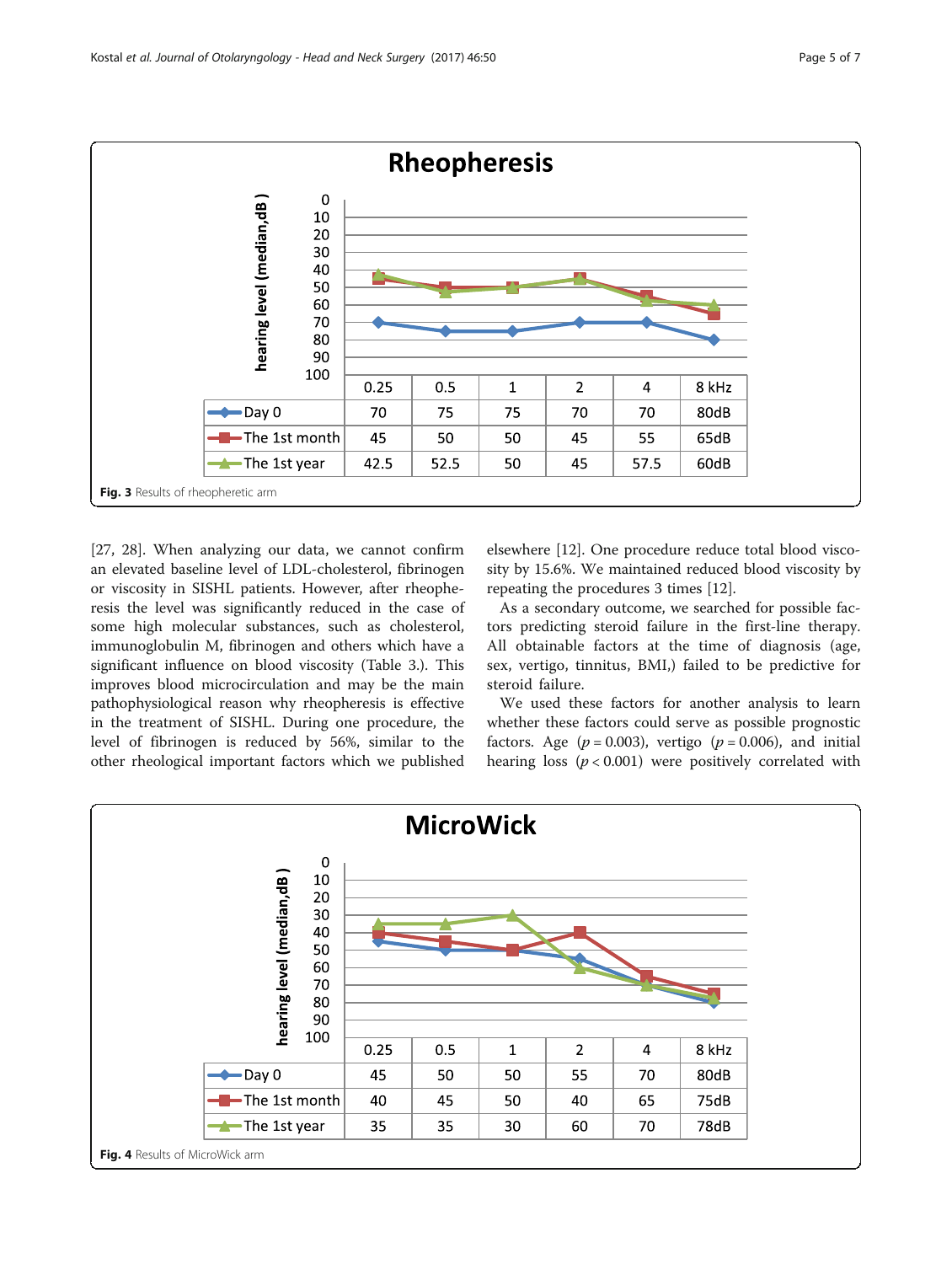|                            | Before $(\pm$ SD) | $After(\pm SD)$ |          | Difference (%) |
|----------------------------|-------------------|-----------------|----------|----------------|
| Fibrinogen (g/l)           | 3.22(0.82)        | 1.43(0.43)      | < 0.0001 | $-55.6$        |
| Plasma viscosity (mPa.sec) | 2.11(0.25)        | 1.82(0.24)      | < 0.0001 | $-13.7$        |
| Blood viscosity (mPa.sec)  | 6.83(1.6)         | 5.77 (1.07)     | < 0.0001 | $-15.6$        |
| Total cholesterol (mmol/L) | 4.75(1.01)        | 2.29(0.54)      | < 0.0001 | $-51.8$        |

<span id="page-5-0"></span>Table 3 Change in selected blood parameters (data available for 56 procedures)

final outcome, while BMI ( $p = 0.23$ ), tinnitus ( $p = 0.30$ ) and sex  $(p = 0.878)$  were not. Other data (severity of hearing loss, time to treatment, BMI, vertigo) were identified as negative prognostic factors of SISHL in other trials [\[22](#page-6-0)–[25\]](#page-6-0). When we performed the same analysis adjusted for therapeutic benefit (difference between initial and final hearing loss), only patients with higher initial hearing loss showed a significant positive correlation with hearing improvement ( $p < 0.001$ ). The rest of the factors showed no prognostic relevance.

Safety evaluations included assessment of adverse events, clinically significant abnormal laboratory findings (i.e. blood chemistry, hematology, urinalysis), vital signs, and physical examination findings. Both procedures are safe, with more adverse events in the MicroWick arm. Two patients showed progression to deafness (evaluated as serious adverse events), which is a relatively high incidence. The cause was a long-lasting perforation of the eardrum - the prolonged open middle ear caused irritation of the middle ear and a series of complications (inflammatory and infectious) which could not be managed by therapy, so they progressed to complete deafness.

Our study has some important limitations. Out of the original 110 patients entering the study, 52 showed no improvement after steroid therapy and required other treatment. An optimal design with blind randomization into three arms (MicroWick, Rheopheresis and Placebo) was not possible due to the low number of patients and for ethical reasons (performing no therapy is impossible in patients requiring therapy). We could not even blindly randomize patients into two arms (patient's refusal to undergo the invasive MicroWick system, contraindications for operation, patient's wish, clinician's opinion, etc.). From the results, it is evident that MicroWick and rheopheresis patients have different hearing losses more severe cases of refractory SISHL were recruited into the rheopheretic arm (median loss 81% vs. 52%,  $p = 0.04$ , Table [2\)](#page-3-0). In spite of the fact that such patients have significantly inferior prognoses, rheopheresis was able to significantly improve hearing loss to approximately the same level as was observed in the MicroWick arm. On the other hand, it is possible that in patients with more severe hearing loss, there is simply more room for recovery, which can explain the only mild-nonsignificant effect of the MicroWick system ( $p = 0.940$ , Table [2](#page-3-0)).

## Conclusions

The question of therapy for patients currently remains under discussion and a considerable number of patients are not improving spontaneously or following corticotherapy. Rheopheresis can be used as a potentially effective and safe salvage therapy for patients with steroid-refractory SISHL.

#### Funding

Supported by a grant of the Czech Ministry of Health, MH CZ - DRO (UHHK, 00179906).

#### Availability of data and materials

All data are available on request at Dr. Drsata office or mail

#### Authors' contributions

MK 50%, JD 30%, MB 10%. ML 5%, VC 5%. All authors read and approved the final manuscript.

#### Ethics approval and consent to participate

All patients signed inform consent before entering into the study. No study drug or procedure was applied. This is an observational study.

#### Consent for publication

We confirm that this manuscript has not been published elsewhere and is not under consideration by another journal. All authors agreed with publication in Journal of Otolaryngology-Head & Neck Surgery.

#### Competing interests

ALL authors have no conflicts of interest.

#### Publisher's Note

Springer Nature remains neutral with regard to jurisdictional claims in published maps and institutional affiliations.

#### Author details

<sup>1</sup>4th Department of Internal Medicine, University Hospital Hradec Kralove Charles University, Faculty of Medicine in Hradec Kralove, Hradec Králové, Czech Republic.<sup>2</sup> Department of Otorhinolaryngology and Head and Neck Surgery, University Hospital Hradec Kralove Charles University, Faculty of Medicine in Hradec Kralove, Hradec Králové, Czech Republic.

#### Received: 18 February 2017 Accepted: 21 June 2017 Published online: 29 June 2017

#### References

- 1. Schwartz J, Winters JL, Padmanabhan A, et al. Guidelines on the use of therapeutic apheresis in clinical practice-evidence-based approach from the writing committee of the American society for apheresis: the sixth special issue. J Clin Apher. 2013;28:145–284.
- 2. Klemm E, Deutscher A, Mosges R. A present investigation of the epidemiology in idiopathic sudden sensorineural hearing loss. Laryngorhinootologie. 2009;88:524–7.
- 3. Atay G, Kayahan B, Cinar BC, Sarac S, Sennaroglu L. Prognostic factors in sudden sensorineural hearing loss. Balkan Med J. 2016;33:87–93.
- 4. Zarandy M, Rutka J. Diseases of the inner ear. Berlin Heidelberg: Springer Verlag; 2010.